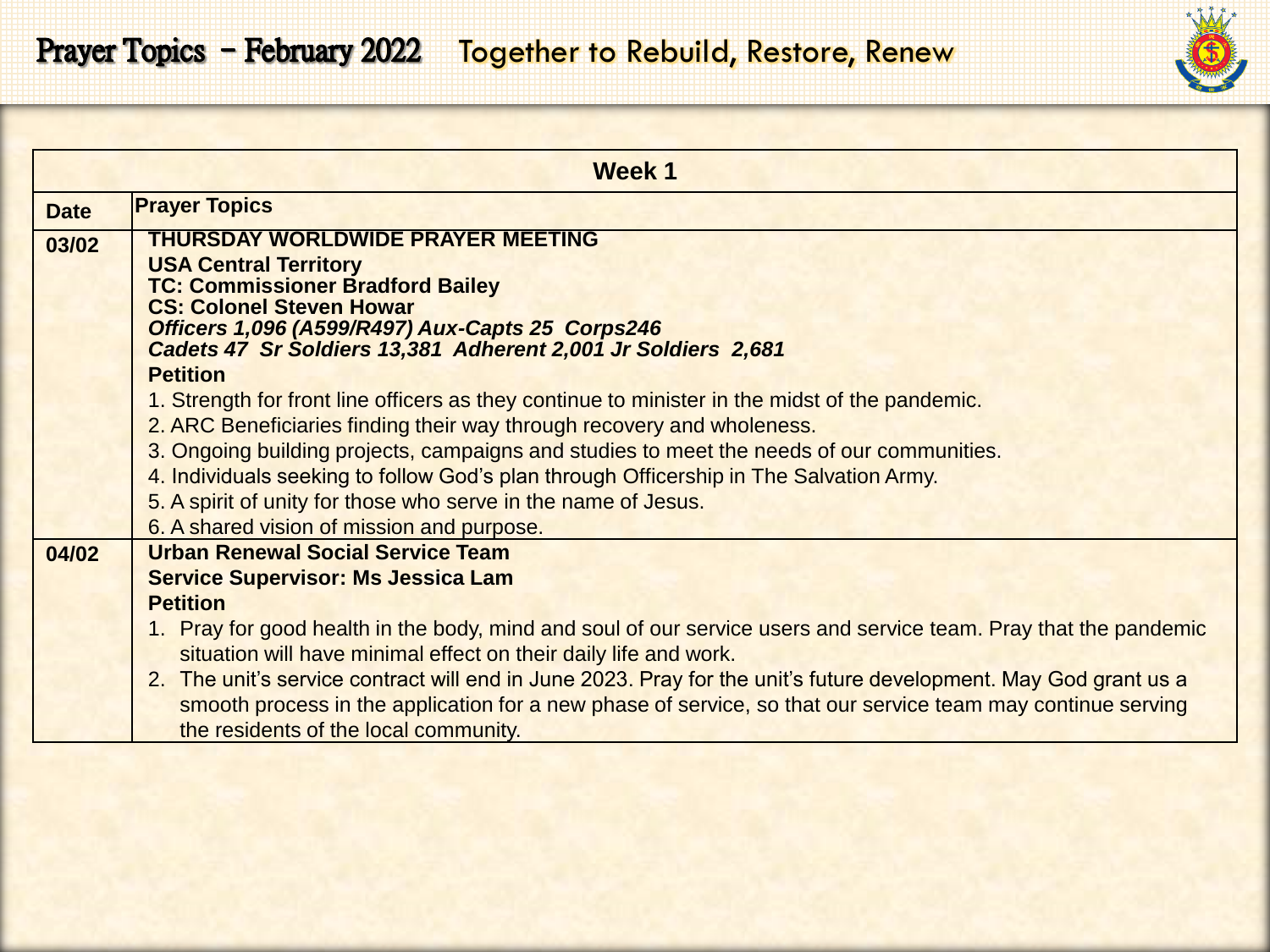## Prayer Topics - February 2022 Together to Rebuild, Restore, Renew

|             | <b>Week 2</b>                                                                                                                                                                                                          |
|-------------|------------------------------------------------------------------------------------------------------------------------------------------------------------------------------------------------------------------------|
| <b>Date</b> | <b>Prayer Topics</b>                                                                                                                                                                                                   |
| 07/02       | <b>Property Department</b>                                                                                                                                                                                             |
|             | <b>Property Department Director: Mr. Jack Tsang</b>                                                                                                                                                                    |
|             | <b>Petition</b>                                                                                                                                                                                                        |
|             | 1. Pray to Lord to give us strength to demonstrate our integrity and professionalism in a field that demands our                                                                                                       |
|             | very best.<br>2. Pray that the staff have good health and wisdom to cope with our work.                                                                                                                                |
| 08/02       | <b>Kowloon Central Corps</b>                                                                                                                                                                                           |
|             | <b>Corps Officer: Captain Joyce Lam</b>                                                                                                                                                                                |
|             | <b>Petition</b>                                                                                                                                                                                                        |
|             | This year, the Corps' theme is 'Convey God's Love, Connect the Neighbourhood'. Last year, we contacted<br>1.                                                                                                           |
|             | over 20 families through our outreach ministries. Pray that the Corps will support these new families together.                                                                                                        |
|             | May God encourage fellow brothers and sisters to serve in faith. By small acts of sincere care, may we stay                                                                                                            |
|             | connected in the love of Christ.                                                                                                                                                                                       |
|             | Pray for pastoral care work and evangelical ministry development. Our Corps is recruiting a ministry<br>2.                                                                                                             |
|             | coordinator to support our ministries for children, young people, working youth and families. May God prepare<br>suitable and dedicated candidate. Pray that fellow Soldiers will accept and work with this new staff. |
| 09/02       | <b>Lok Man Nursery School</b>                                                                                                                                                                                          |
|             | <b>Headmistress: Ms Jane Tam</b>                                                                                                                                                                                       |
|             | <b>Petition</b>                                                                                                                                                                                                        |
|             | May God guide us in the new year. We entrust all matters and development of the School to God. May God<br>1 <sub>1</sub>                                                                                               |
|             | keep us in peace.                                                                                                                                                                                                      |
|             | We entrust to God the recruitment of our teammates. Pray that we will have suitable candidates to join us and<br>2.                                                                                                    |
|             | strengthen our team.                                                                                                                                                                                                   |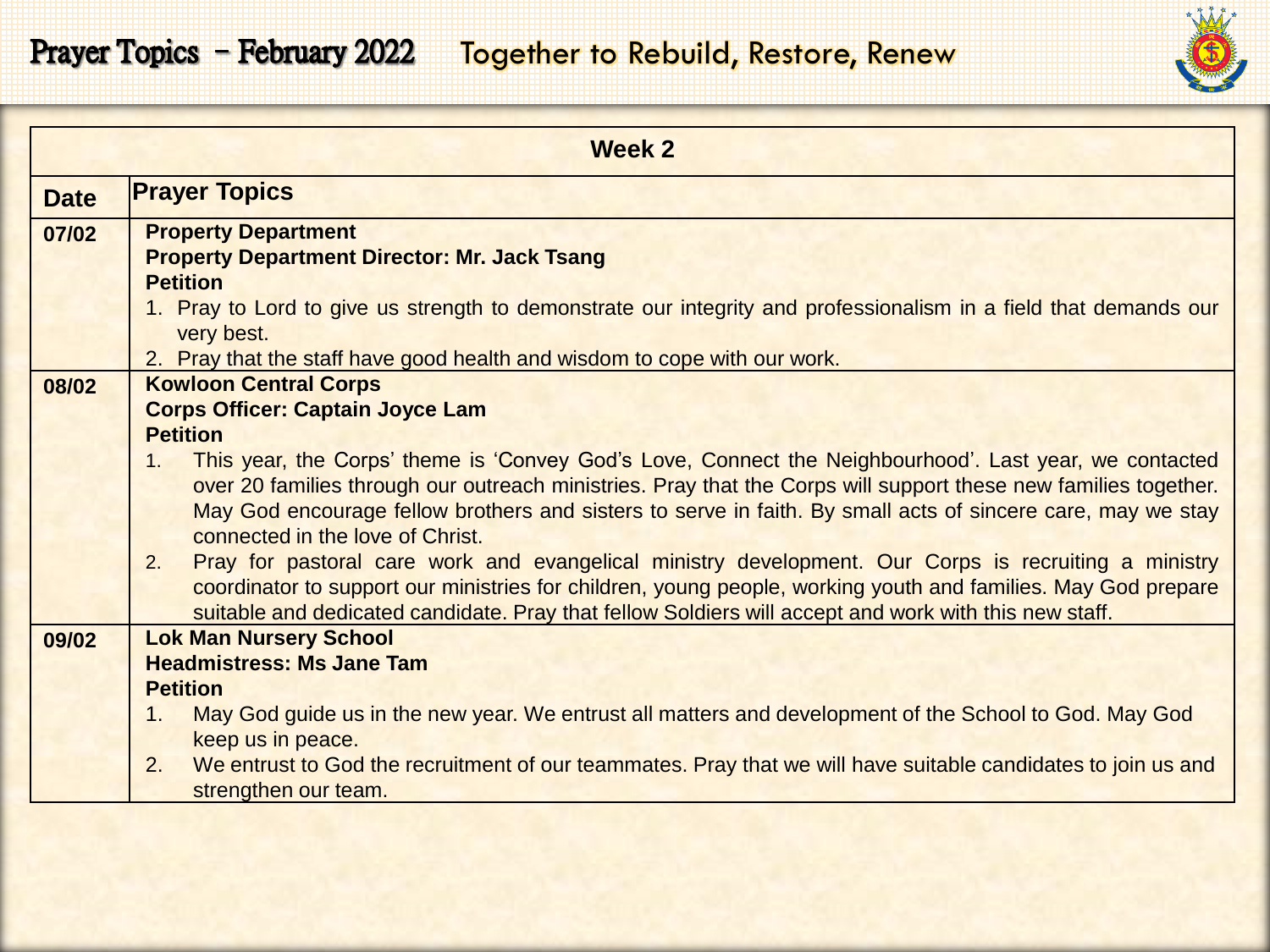

|             | Week 2                                                                                                                                                                                                                                                                                                                                                                                                                                                                                                                                                                                   |
|-------------|------------------------------------------------------------------------------------------------------------------------------------------------------------------------------------------------------------------------------------------------------------------------------------------------------------------------------------------------------------------------------------------------------------------------------------------------------------------------------------------------------------------------------------------------------------------------------------------|
| <b>Date</b> | <b>Prayer Topics</b>                                                                                                                                                                                                                                                                                                                                                                                                                                                                                                                                                                     |
| 10/02       | <b>THURSDAY WORLDWIDE PRAYER MEETING</b><br><b>Switzerland, Austria and Hungary Territory</b><br><b>TC: Commissioner Henrik Anderse</b><br><b>CS: Lt-Colonel Marianne Meyner</b><br>Officers 350(A142/R208) Aux-Capts 2 Corps 61<br>Cadets 10 Sr Soldiers 2,178 Adherent 1,390 Jr Soldiers 218                                                                                                                                                                                                                                                                                           |
|             | <b>Petition</b><br>1. We give thanks for the positive acceptance of The Salvation Army and the great support of the public.<br>2. We pray for wisdom for all sites that no people will be marginalised by the official legal measures of the<br>pandemic.<br>3. We pray for the new Regional Officers of the Hungary Region as they learn the language and get to know the<br>new culture - for courage, guidance and joy for their new ministry.<br>4. We pray for the Regional Officers of the Austria Region for wisdom as they plan to expand the work of the Army<br>beyond Vienna. |
| 11/02       | <b>Wan Tsui Home for Boy</b><br><b>Superintendent: Ms. Katherina Lee</b><br><b>Petition</b><br>1. Pray for our young residents and staff. May God grant us good health, guide us through the new normal under<br>the impact and the tense situation of Omicron virus.<br>2. Pray for our young residents and their parents. May God grant them peace, accompany them through difficult<br>times, and guide them to reach a safe family reunion.                                                                                                                                          |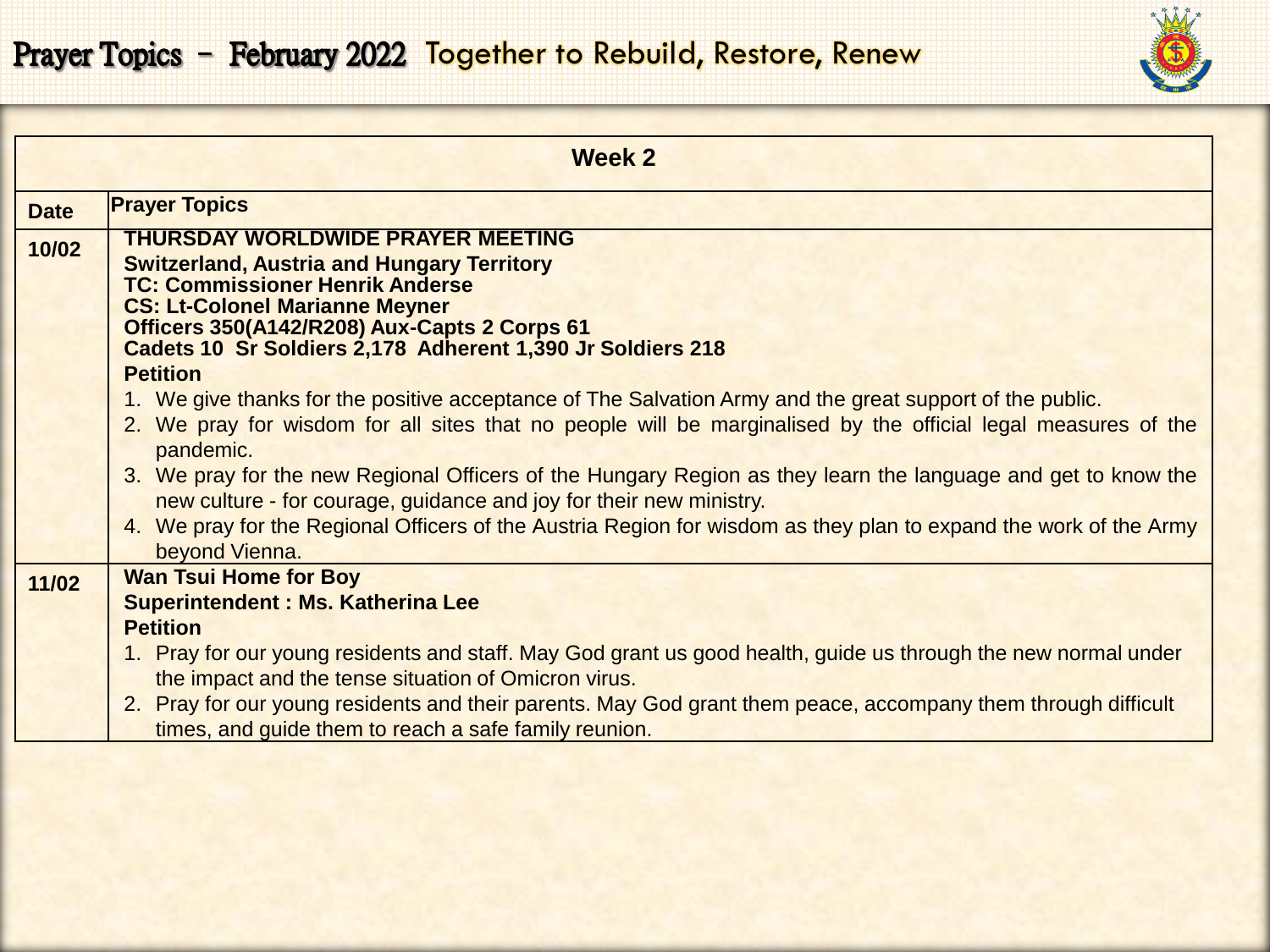

|             | Week 3                                                                                                                                                                                                                                                                                                                                                                                                                                                                                                                                                                                                                                                                                                                                                                                                                                                                                                                                                                                                                                                                                                                       |
|-------------|------------------------------------------------------------------------------------------------------------------------------------------------------------------------------------------------------------------------------------------------------------------------------------------------------------------------------------------------------------------------------------------------------------------------------------------------------------------------------------------------------------------------------------------------------------------------------------------------------------------------------------------------------------------------------------------------------------------------------------------------------------------------------------------------------------------------------------------------------------------------------------------------------------------------------------------------------------------------------------------------------------------------------------------------------------------------------------------------------------------------------|
| <b>Date</b> | <b>Prayer Topics</b>                                                                                                                                                                                                                                                                                                                                                                                                                                                                                                                                                                                                                                                                                                                                                                                                                                                                                                                                                                                                                                                                                                         |
| 14/02       | <b>Recycling Program</b><br><b>Recycling Program Director: Mr. Kenny Chan</b><br><b>Petition</b><br>1. Pray that the staff will have good health and wisdom to face challenges ahead.<br>2. Pray for suitable candidates to fill the vacancies and joint efforts to take forward environmental mission.                                                                                                                                                                                                                                                                                                                                                                                                                                                                                                                                                                                                                                                                                                                                                                                                                      |
| 15/02       | <b>Kowloon City Corps</b><br><b>Corps Officer: Cadet- Lt. Patrick Ho</b><br><b>Petition</b><br>Pray for the Corps' development in the coming year. May fellow Local Officers work together in one accord in<br>1.<br>the spirit of 'Heart to God, Hand to Man'.<br>Pray that our community service will bring more people to know The Salvation Army and turn to our Lord, the<br>2.<br>giver of new life, in this new year.<br>Pray for the 10 newly enrolled Soldiers. May God help them grow in love into vessels God can use.<br>3.<br>Pray for all members who made their commitment on the Covenant Sunday. Pray that with the guidance and<br>4.<br>advice of the Holy Spirit, they will come closer to God in this new year.<br>Pray for families that have migrated abroad. Pray that they will adapt to their new life and find a spiritual home<br>5.<br>soon.<br>The Corps premises have been affected by water seepage for years. Last year we even experienced sewage<br>6.<br>backups in the Corps. May God give us a suitable solution so that we may have a safe and comfortable place<br>for our meetings. |
| 16/02       | <b>Ming Tak Nursery School</b><br><b>Head: Ms. Cheung Man Lai</b><br><b>Petition</b><br>Pray that the global pandemic will slow down soon. Pray for good health for everyone. May the world resume<br>1.<br>normal life soon.<br>In the year 2022, pray for good health in the body, mind and soul of our children, parents and staff members<br>2.<br>of our School. Pray that we all have the faith and strength to meet the challenges in a new year.                                                                                                                                                                                                                                                                                                                                                                                                                                                                                                                                                                                                                                                                     |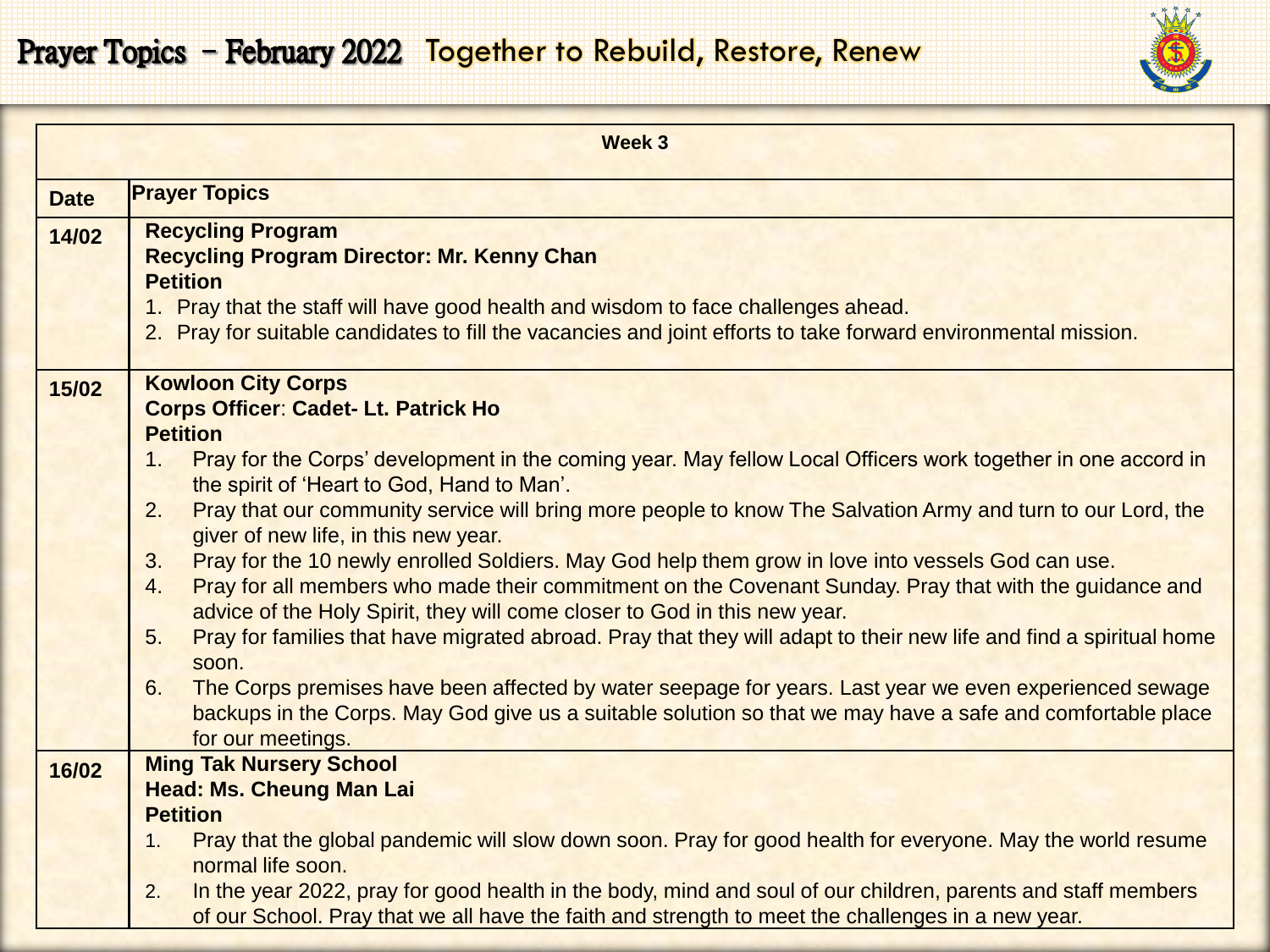

|                                                           | Week 3                                                                                                                                                                                                                                                                                                                                                                                                         |  |  |  |  |  |
|-----------------------------------------------------------|----------------------------------------------------------------------------------------------------------------------------------------------------------------------------------------------------------------------------------------------------------------------------------------------------------------------------------------------------------------------------------------------------------------|--|--|--|--|--|
| <b>Date</b>                                               | <b>Prayer Topics</b>                                                                                                                                                                                                                                                                                                                                                                                           |  |  |  |  |  |
| 17/02                                                     | <b>THURSDAY WORLDWIDE PRAYER MEETING</b><br><b>Mozambique Terrritory</b><br><b>TC: Colonel Moses Wandulu</b>                                                                                                                                                                                                                                                                                                   |  |  |  |  |  |
|                                                           | <b>CS: Lt-Colonel Mario AJ Nhacumba</b><br>Officers 56(A53/R3) Envoy 4 Corps 53 Outpost 45<br>Sr Soldiers 6,466 Jr Soldiers 1,364 Adherent 108<br><b>Petition</b>                                                                                                                                                                                                                                              |  |  |  |  |  |
|                                                           | 1. Thank God for his love, guidance and protection during 2021<br>2. Pray for God's blessings upon His work in the new year 2022                                                                                                                                                                                                                                                                               |  |  |  |  |  |
| 3. Pray for preparations for the General's visit in March |                                                                                                                                                                                                                                                                                                                                                                                                                |  |  |  |  |  |
|                                                           | 4. Pray for youth to offer themselves for officership<br>5. Pray for continued peace and stability in the north of the Country                                                                                                                                                                                                                                                                                 |  |  |  |  |  |
| 18/02                                                     | <b>Yaumatei Integrated Service for the Young People</b><br><b>Service Supervisor: Mr. Ho Chung Ho</b>                                                                                                                                                                                                                                                                                                          |  |  |  |  |  |
|                                                           | <b>Petition</b>                                                                                                                                                                                                                                                                                                                                                                                                |  |  |  |  |  |
|                                                           | 1. Our Centre is having our annual review and planning. May God grant us wisdom and a sensitive mind to<br>understand the needs and challenges of our young people and their family, so that we may provide services<br>that best suit them in the new year.                                                                                                                                                   |  |  |  |  |  |
|                                                           | 2.<br>There are many ethnic minority children in our Centre. Despite their efforts trying to integrate into the<br>community, very often they face many challenges due to differences in language and culture. May God grant<br>them strength to help them fit in to the community. Pray that more Chinese people will open up to understand<br>them and take the initiative to bridge the distance with them. |  |  |  |  |  |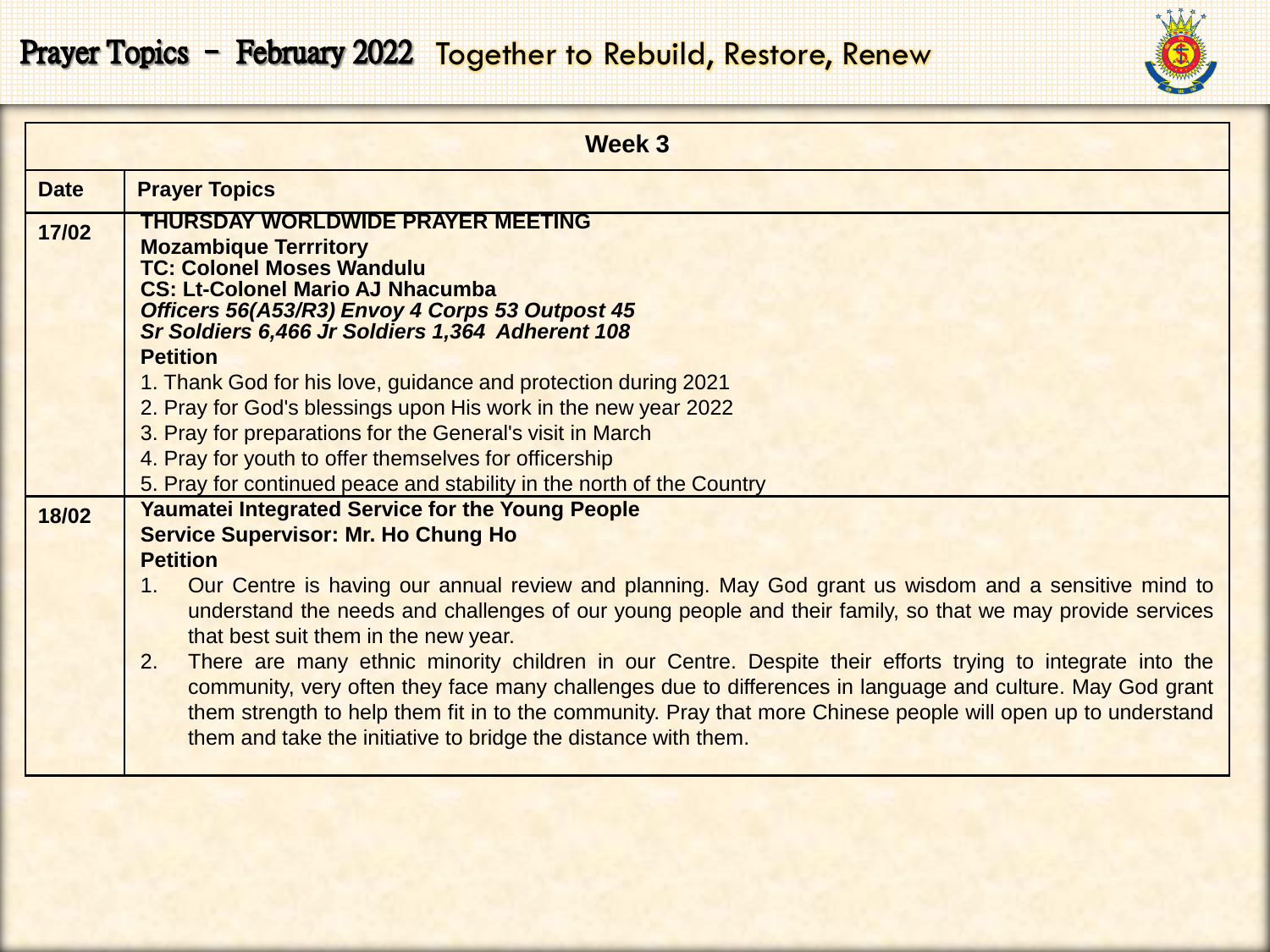## Prayer Topics - February 2022 Together to Rebuild, Restore, Renew

|             | <b>Week 4</b>                                                                                                                                                                                             |
|-------------|-----------------------------------------------------------------------------------------------------------------------------------------------------------------------------------------------------------|
| <b>Date</b> | <b>Prayer Topics</b>                                                                                                                                                                                      |
| 21/02       | <b>Macau Ministry</b>                                                                                                                                                                                     |
|             | <b>Overseer: Major Jeremy Lam</b>                                                                                                                                                                         |
|             | <b>Project Officer: Mr Vida Li</b><br><b>Petition</b>                                                                                                                                                     |
|             | Pray for members of lao Hon Corps who are suffering illnesses. May God specially heal and keep them.<br>1.                                                                                                |
|             | Strengthen the faith of fellow Corps members so that their experiences may become amazing witnesses and                                                                                                   |
|             | marks of the church revival.                                                                                                                                                                              |
|             | Pray for the young people's ministries being launched in the new year in Iao Hon Corps. May God strengthen<br>2.                                                                                          |
|             | our colleagues and fellowship leaders. Pray for smooth operation of all activities of our ministries. Also pray                                                                                           |
|             | that God will work in the hearts of all participating youths. May the seeds of Gospel grow in their hearts and                                                                                            |
|             | bring these youths to Jesus.                                                                                                                                                                              |
| 22/02       | <b>Kowloon East Corps</b>                                                                                                                                                                                 |
|             | <b>Corps Officer: Captain Billy Lam</b><br><b>Petition</b>                                                                                                                                                |
|             | Kowloon East Corps is celebrating our 30th Anniversary this year. May God continue to use us in serving more<br>1.                                                                                        |
|             | people and touching more lives in the Yau Tong community in His name.                                                                                                                                     |
|             | Pray for the staff recruitment of the Corps, including the posts of Ministry Coordinator and Ministry Assistant III<br>$\overline{2}$ .                                                                   |
|             | cum Administrative Assistant.                                                                                                                                                                             |
| 23/02       | <b>North Point Nursery School</b>                                                                                                                                                                         |
|             | <b>Head: Ms. Leung Wing Kuen</b>                                                                                                                                                                          |
|             | <b>Petition</b>                                                                                                                                                                                           |
|             | Thanks Lord for letting the infants and children in the school come to you, know you, follow you, and learn<br>1.                                                                                         |
|             | and grow in your love every day. By this we offer thanks and praise. Pray that the Lord will continue to look<br>after the staff, parents and infants in the school. Health and joy will always be there. |
|             | May Lord bless our staff in all units of pre-school education with healthy and stable team, working together to<br>2.                                                                                     |
|             | meet different challenges in the future.                                                                                                                                                                  |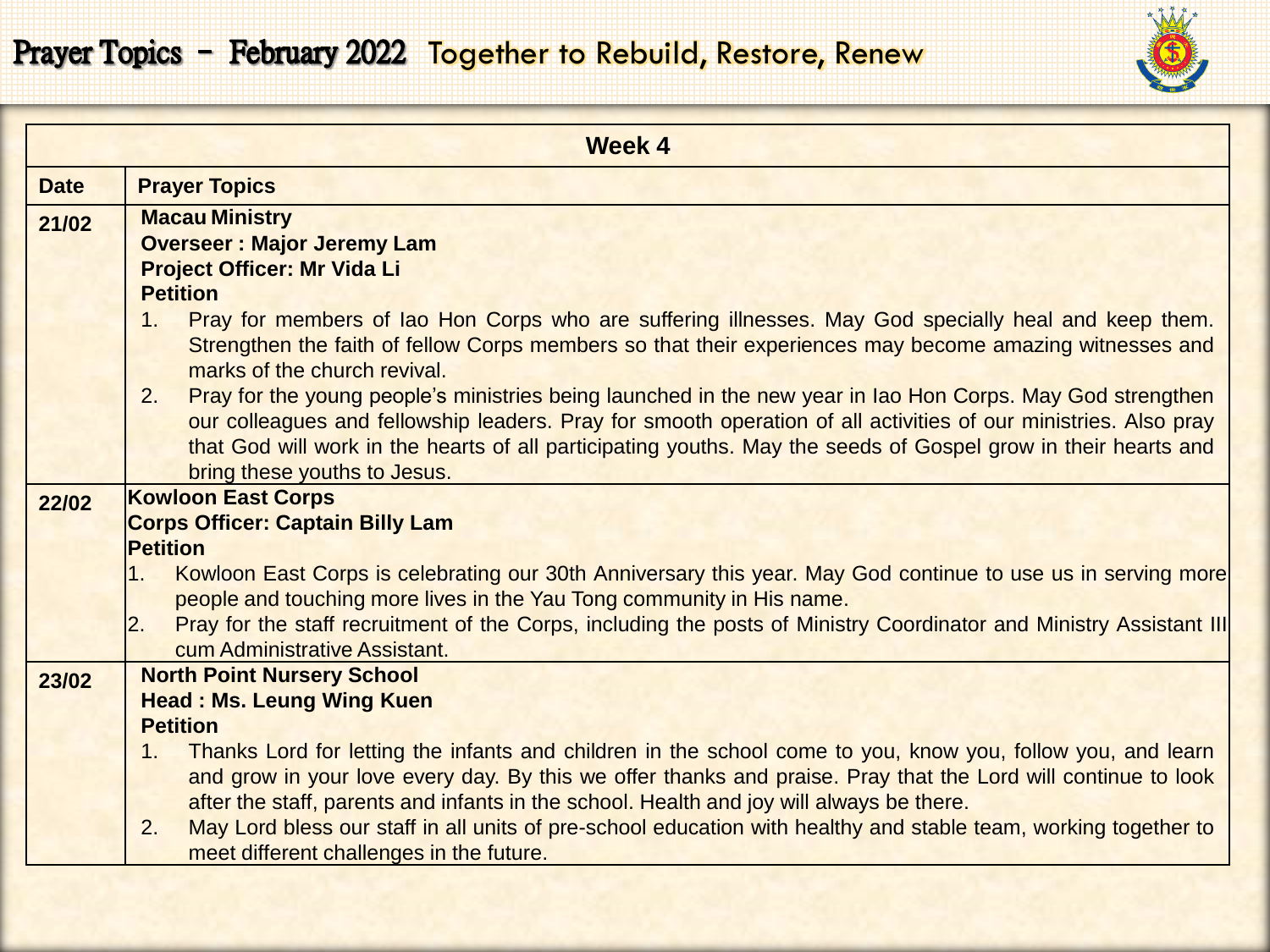

|             | <b>Week 4</b>                                                                                                                                                                                                         |
|-------------|-----------------------------------------------------------------------------------------------------------------------------------------------------------------------------------------------------------------------|
| <b>Date</b> | <b>Prayer Topics</b>                                                                                                                                                                                                  |
| 24/02       | <b>THURSDAY WORLDWIDE PRAYER MEETING</b><br><b>United Kingdom and Ireland Territory</b><br><b>TC: Commissioner Anthony Cotteril</b><br><b>CS: Colonel Paul Main</b><br>Officers 2,286(A974/R1,312) Envoy 62 Corps 629 |
|             | Cadets 41 Sr Soldiers 22,642 Jr Soldiers 2,684 Adherents 8,305<br><b>Petition</b>                                                                                                                                     |
|             | 1. We ask our fellow Salvationists for your prayers as we engage in our mission:<br>• To share the good news                                                                                                          |
|             | • To serve others without discrimination                                                                                                                                                                              |
|             | • To nurture disciples of Jesus<br>• To care for creation                                                                                                                                                             |
|             | • To seek justice and reconciliation<br>2. During 2021 we have listened to God and to each other in every setting. Now we ask for discernment as we go<br>forward, praying that local mission will flourish.          |
|             | 3. We pray for people to respond when God speaks – for everyone to explore what he is calling them to be and to<br>do, as we love God and love others.                                                                |
|             | 4. We thank God for resources which enable mission and we pray for wisdom and good stewardship in meeting<br>the complex needs and demands of the territory.                                                          |
| 25/02       | <b>Yee On Home</b><br>Person in charge : Ms. Tsoi Ling Ling                                                                                                                                                           |
|             | <b>Petition</b>                                                                                                                                                                                                       |
|             | Pray for the Coronavirus to stop spreading.<br>1.                                                                                                                                                                     |
|             | Pray for our service users, service team and their families to be healthy and peaceful.<br>2.                                                                                                                         |